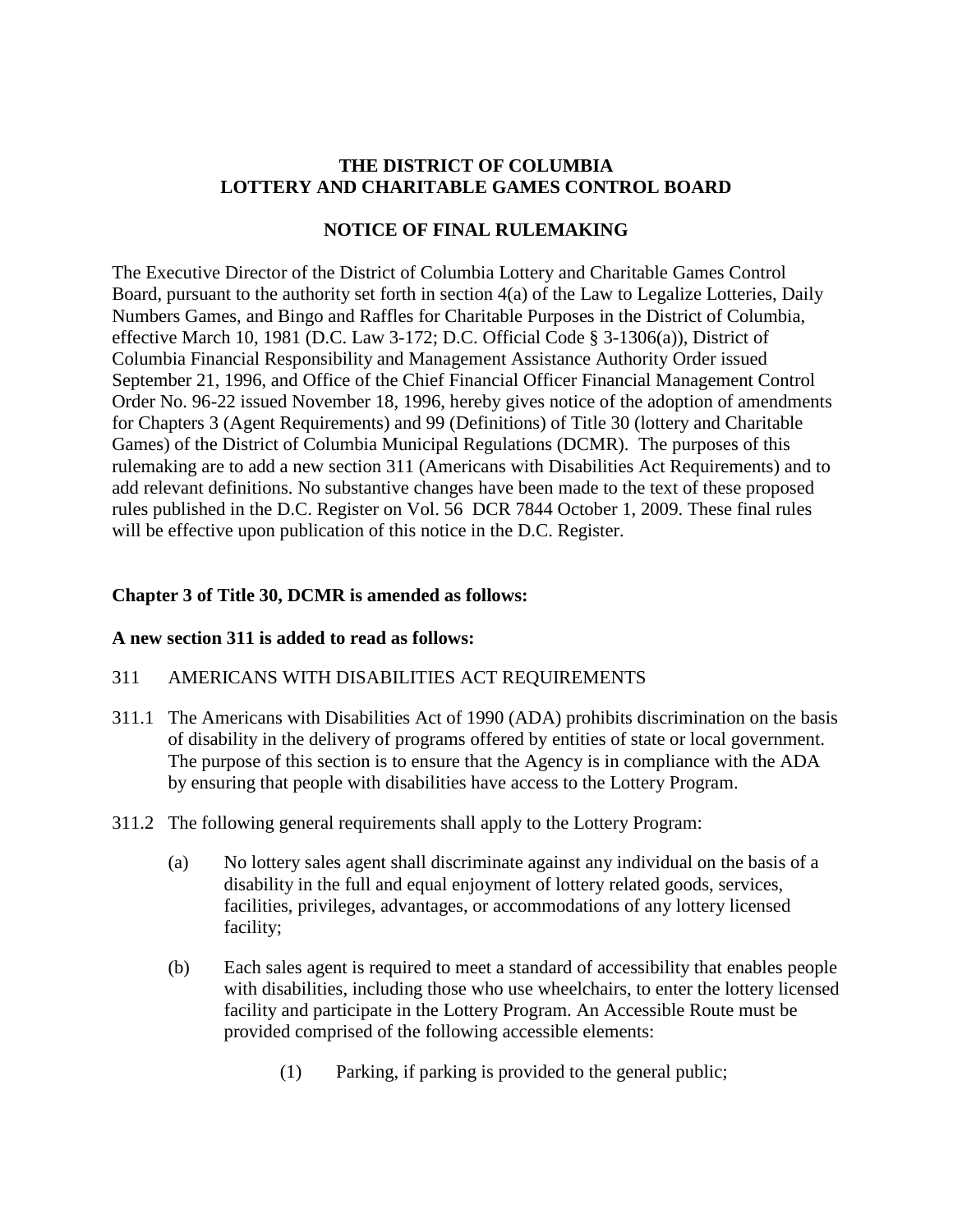- (2) Exterior route connecting parking (or a public way, if no parking is provided) to an accessible entrance;
- (3) Entrance; and
- (4) Interior route connecting the entrance to a Service Site;
- (c) Each element shall meet the design standards set forth in the ADA Accessibility Guidelines, published in the *Federal Register* on July 26, 1991; and
- (d) In defining the scope or extent of any duty imposed by this section, including compliance with the standard of accessibility required, higher or more comprehensive obligations established by otherwise applicable federal or District laws or regulations may be considered.
- 311.3 With respect to new license applicants, the Agency shall do the following prior to granting a license:
	- (a) Inspect the site of applicants for compliance with this section; and
	- (b) Provide the applicants with an Inspection Report that shall identify barrier removal actions, if any, necessary to provide program accessibility.
	- (c) The identified barrier removal actions must be completed prior to the granting of a license. The Executive Director will not grant a license to an applicant who is otherwise not in compliance with this section.
- 311.4 With respect to licensed sales agents, the Agency shall do the following:
	- (a) Inspect the site of each licensed lottery sales agent for compliance with this section; and
	- (b) Provide to the sales agents an Inspection Report that shall identify barrier removal actions, if any, necessary to provide program accessibility.
	- (c) All identified barrier removal actions must be completed within 90 days of receipt of the Inspection Report.
	- (d) For good cause shown, the Executive Director may grant an extension of up to 90 days to allow a licensed sales agent to complete barrier removal actions identified in the Inspection Report. Any request for an extension must be in writing, and shall include specific reasons for an extension and supporting documentation.
- 311.5 Permitted exemptions. The following exemptions to the requirements of this section may be granted by the Executive Director. The Executive Director shall review the circumstances and supporting documentation provided by the sales agent or applicant to determine if the request for an exemption should be granted. In deciding whether to grant an exemption, the Executive Director shall take into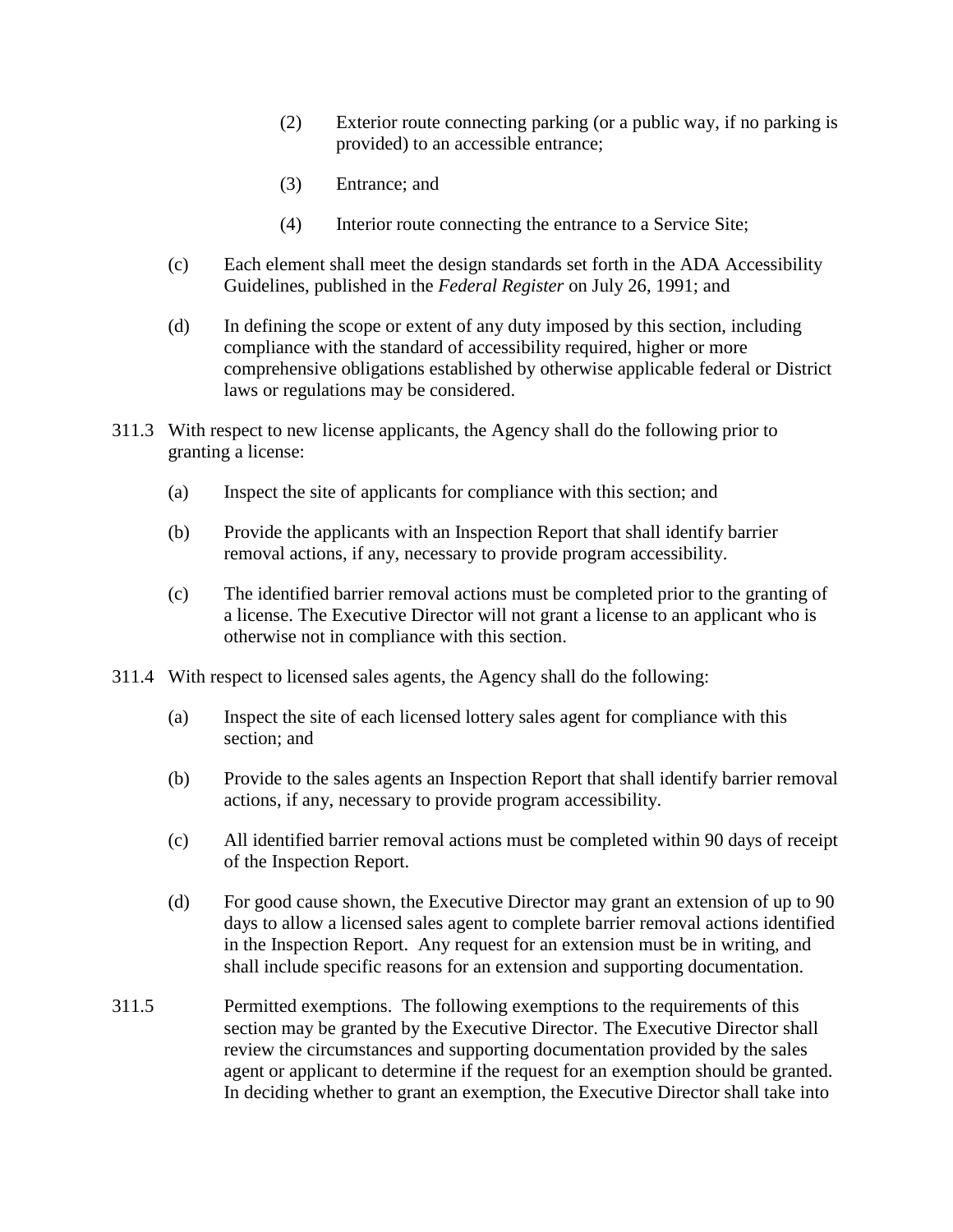consideration the overriding requirement that the Lottery Program meet all applicable accessibility requirements. The Executive Director shall determine the type and scope of documentation to be required for each exemption classification. All decisions made by the Executive Director shall be final; any sales agent whose request for an exemption is denied by the Executive Director shall be required to satisfy the requirements of this rule as a condition for maintaining its eligibility as a licensed sales agent. In determining whether to grant an exemption the Executive Director shall take into account the requirement that the Lottery Program be in compliance with the ADA and the Executive Director may deny a request for exemption if the Executive Director finds that granting the exemption would cause the D.C. Lottery and Charitable Games Control Board to become out of compliance with any legal obligation pertaining to program accessibility.

- (a) Historic properties. To the extent a historic building is exempt under federal law, and if barrier removal would threaten or destroy the historic significance of the structure, this rule shall not apply to a qualified historic building or facility that is listed in or is eligible for listing in the National Register of Historic Places under the National Historic Preservation Act or is designated as historic under any other federal or District law.
- (b) Legal impediment to barrier removal. Any law, act, ordinance, federal or District regulation, ruling or decision which prohibits the lottery sales agent from removing a structural impediment or from making a required improvement to the facility may be the basis for an exemption to this rule. A lottery sales agent requesting an exemption for a legal impediment will not be required to formally seek a zoning variance to establish such impediment, but will be required to document that they have applied for and have been refused whatever permit(s) are necessary to remove the identified barrier(s).
- (c) Landlord refusal. An exemption may be granted based on the refusal of a landlord to grant permission to a sales agent to make improvements required by the Agency under this rule or based on the refusal of a landlord to pay for improvements required by the Agency under this rule. To request such an exemption, the sales agent must submit documentation to the Executive Director that the sales agent requested the landlord's permission and financial participation to make the required structural improvements, that such request was denied by the landlord, and the reasons for the denial. In making a decision on the exemption request, the Executive Director shall take into consideration, but not be limited to, the sufficiency of the reasons provided by the landlord for denying the sales agent's request.
- (d) Undue financial hardship. A limited exemption may be granted if a sales agent can demonstrate that the cost of removing a structural barrier or of making the required structural modification(s) to the sales agent's facility is an undue financial hardship in that the cost of making such a change(s)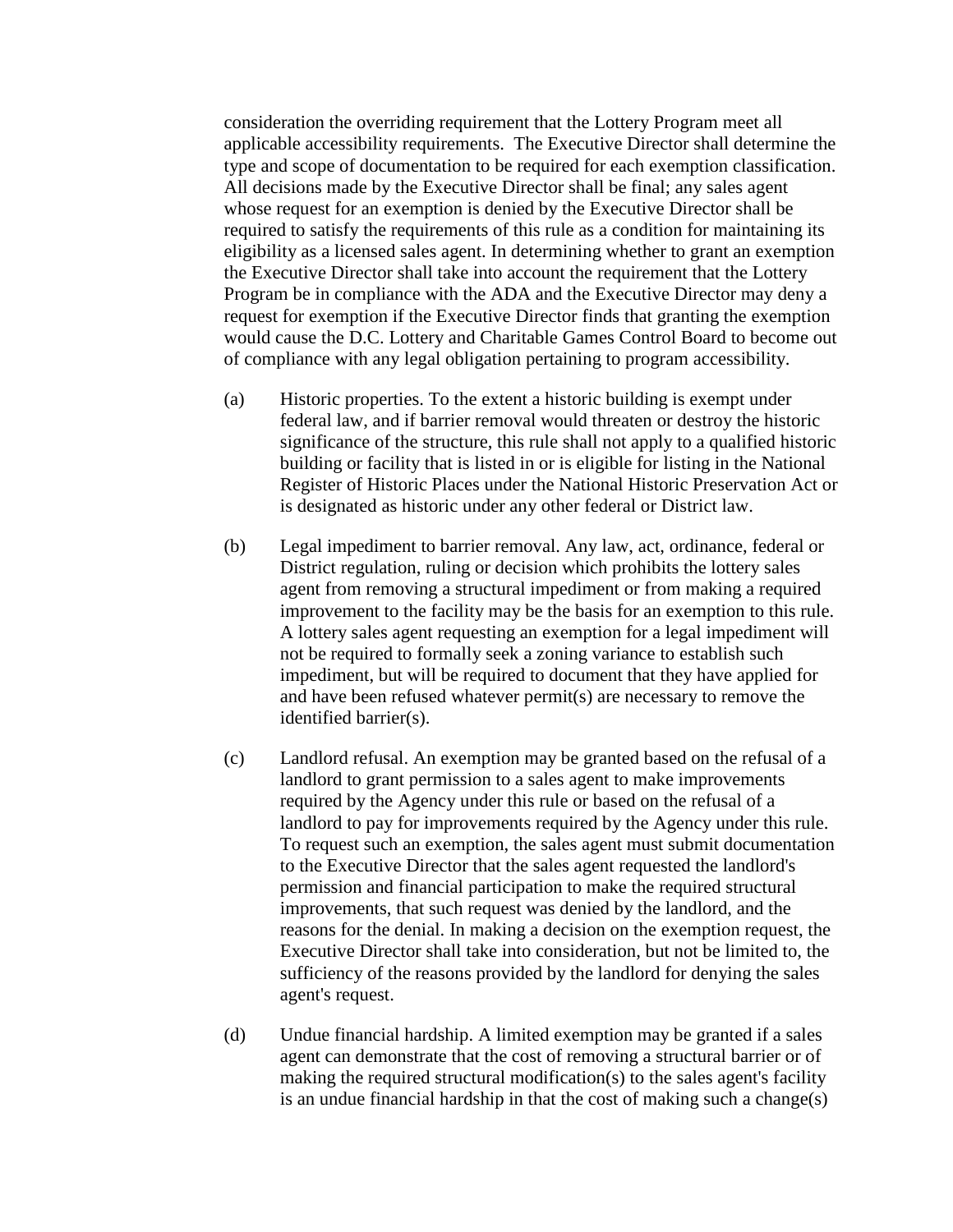exceeds 25% of the sales agent's compensation from the lottery for the prior calendar year (An annualized sales figure based upon the sales agent's most current 13-week sales period shall be used for those sales agent locations with less than a full year's history of sales.) Under the terms of this limited exemption, a sales agent would be required to annually make those improvements and modifications that can be financed within an amount that is approximately equal to 25% of the total compensation earned from the Agency in the prior calendar year. This requirement would continue on a year-to-year basis until all the improvements and modifications required by this rule have been completed. A sales agent shall provide all supporting documentation requested by the Executive Director to substantiate the cost estimates of making the required improvements to the sales agent's location.

- (e) Technical Infeasibility. A permanent exemption may be granted if a sales agent can demonstrate that the removal of architectural barriers identified in the Inspection Report is not possible due to technical infeasibility. If such a claim is made, the Agency may have the barrier removal action evaluated by a person knowledgeable in accessibility codes and construction to determine the merits of the claim.
- (f) Alternative methods. Where an exemption is granted in accordance with the provisions of this rule, the sales agent shall make the lottery related goods and services available through alternative methods. Examples of alternative methods include, but are not limited to:
	- (1) Providing curb service; or
	- (2) Directing by signage to the nearest accessible Lottery sales agent.

#### 311.6 Complaints Relating to Non-Accessibility

(a) An aggrieved party may file an accessibility complaint with the Executive Director or designee for review. Complaints must be in writing and, where possible, submitted on an Agency ADA complaint form. As soon as practical, but not later than 30 days after the filing of a complaint, each complaint will be investigated. After the completion of the investigation, if the agency determines that the lottery sales agent is not in compliance with this regulation, a letter of non-compliance will be issued to the Lottery sales agent with a copy to the complainant. If the Lottery sales agent is determined to be in compliance, a letter so stating will be mailed to the sales agent and complainant. Regardless of whether a complaint has been filed, the agency will issue a letter of noncompliance within 30 days after the completion of an onsite inspection of the Lottery sales agent facility if the agency determines that the lottery sales agent is not in compliance with this regulation.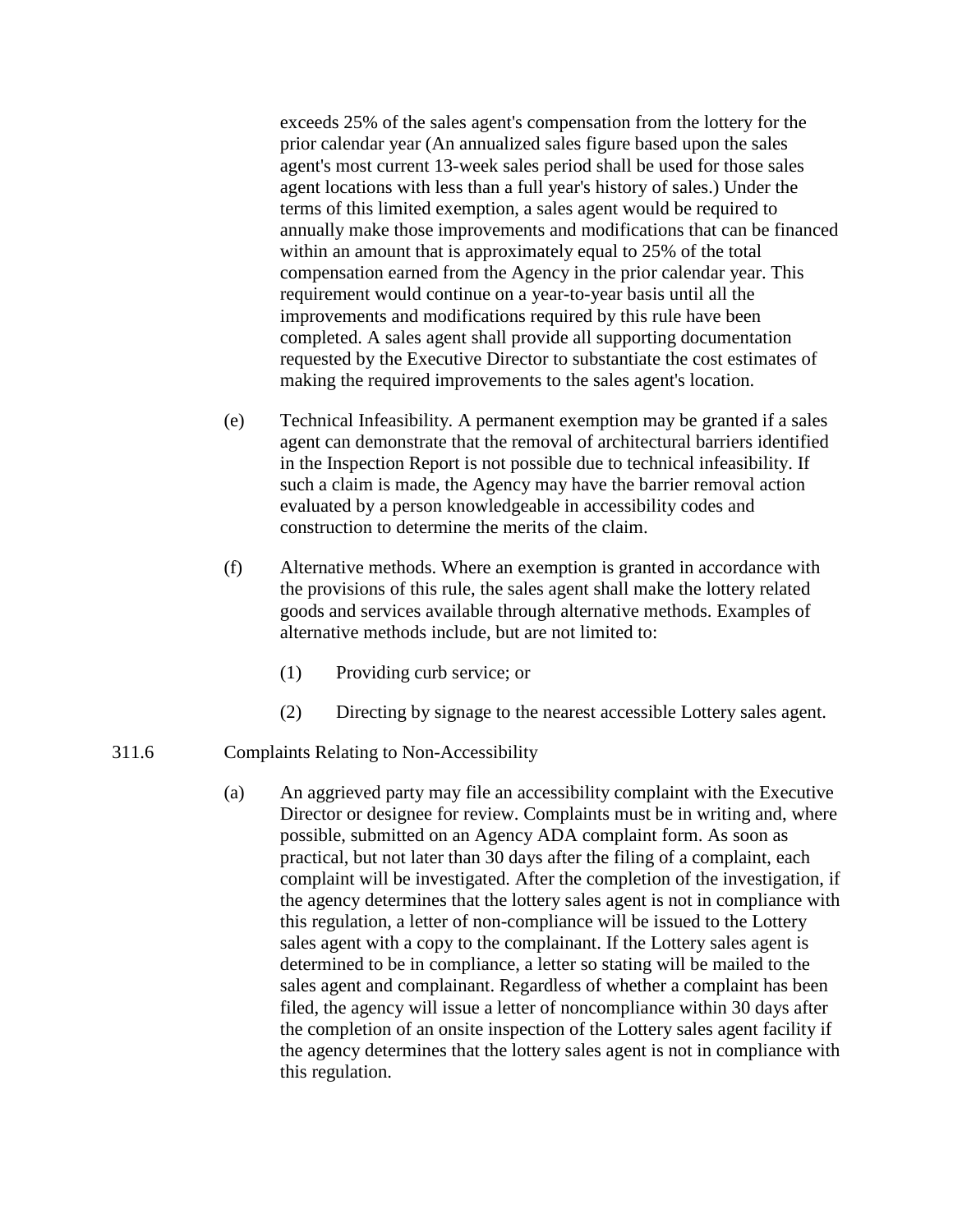- (b) If the letter of non-compliance shows deficiencies in the accessibility of the sales agent facility, the lottery sales agent shall submit a plan to the agency within 30 days of the issuance of the letter of non-compliance. The plan shall describe in detail how the lottery sales agent will achieve compliance with this regulation. Compliance shall be accomplished within 90 days of the letter of non-compliance. The lottery may, upon request, grant the lottery sales agent additional time to submit the plan for good cause.
- (c) Within 20 days of the submission of the plan to the Agency, the Agency shall notify the lottery sales agent of the agency's acceptance or rejection of the plan. If the plan is rejected, the notification shall contain the reasons for rejection of the plan and the corrections needed to make the plan acceptable to the Agency. If the sales agent agrees to make the required corrections, the Agency shall accept the plan as modified.
- (d) If a sales agent fails to submit a plan within 30 days of issuance of the letter of noncompliance and has not requested an extension of time to submit a plan, the Agency may proceed to initiate enforcement proceedings.
- (e) If approved, the plan must be completely implemented within 60 days of the agency's notice of approval. The Agency may, upon request, grant the lottery sales agent additional time for good cause. Notice of any extension will also be sent to the complainant, if applicable. Any such extension will commence immediately upon expiration of the first 60 day period.
- (f) If the corrective action taken by the lottery sales agent corrects the deficiencies specified in the letter of noncompliance as originally issued or as later revised or reissued or if the onsite inspection of the lottery sales agent facility reveals compliance with this regulation, the Agency will issue a notice of compliance. Until this notice is issued, a complaint will be considered pending.
- (g) Failure to make the identified modifications in compliance with the accessibility standards and within the required time period will result in the initiation of proceedings to suspend or revoke the lottery license by the Agency.
- (h) A license will be suspended if the Agency determines that the lottery sales agent has made significant progress toward correcting deficiencies listed in the compliance report, but has not completed implementation of the approved compliance plan. If the Agency determines that the lottery sales agent has not made a good faith effort to correct the deficiencies listed in the compliance report, this inaction will result in the revocation of the sales agent license for that lottery licensed facility.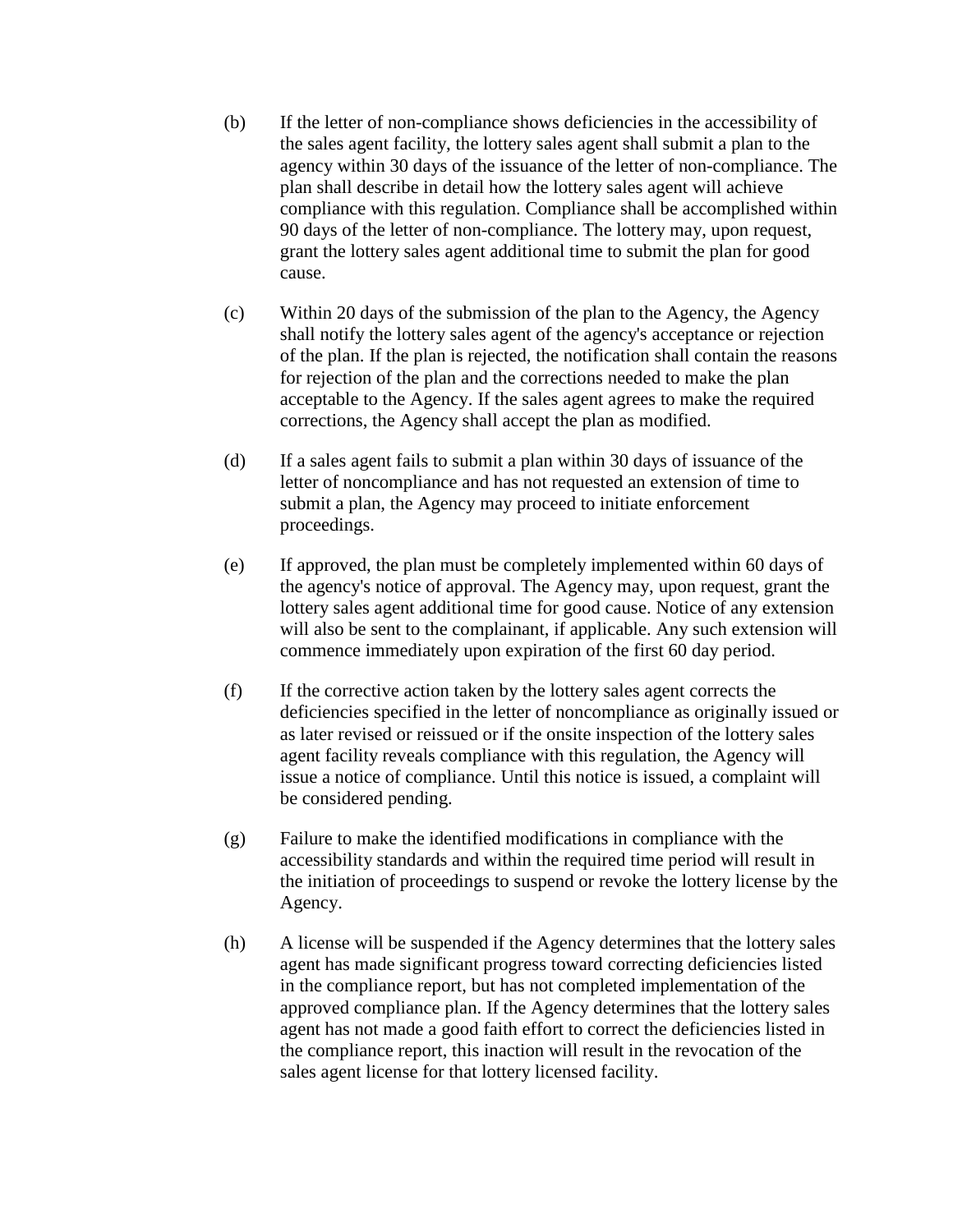- (i) While proceedings to suspend or revoke a lottery sales agent's license are pending pursuant to this regulation, and until a notice of compliance is issued pursuant to subsection (c) of this section, the lottery shall withhold incentive payments from the lottery sales agent. In addition, if a license is revoked pursuant to this regulation, and incentive payments and other privileges have been withheld from the affected sales agent pending review of the complaint, the lottery sales agent forfeits any claim to such incentive payments or other privileges.
- 311.7 A sales agent may request a hearing pursuant to Chapter 4 of this title, if the Agency proposes the denial of an application for a sales agent license or the suspension or revocation of a sales agent's license pursuant to this section.
- 311.8 Remedies established by this section are not intended to supplant, restrict, or otherwise impair resort to remedies otherwise available under law, including those authorized by the ADA and D.C. Official Code § 2-1401.01 *et seq*.

# **Chapter 99 of Title 30, DCMR is amended as follows:**

#### **Subsection 9900.1 is amended by adding new definitions to read as follows:**

**Accessible** - means complying with the technical requirements found in the ADA Accessibility Guidelines, published in the *Federal Register* on July 26, 1991.

**Accessible Route** - a continuous unobstructed path connecting all accessible elements and spaces of a building or facility. Interior accessible routes may include corridors, floors, ramps, elevators, lifts, and clear floor space at fixtures. Exterior accessible routes may include parking access aisles, curb ramps, crosswalks at vehicular ways, walks, ramps, and lifts.

**ADA** - the Americans with Disabilities Act of 1990, approved July 26, 1990 (104 Stat. 329; 42 U.S.C. § 12101 *et seq.*).

**Disability** - shall have the same meaning as set forth in section 3 of the ADA (42 U.S.C. § 12102).

**Entrance** - any access point to a building or portion of a building or facility used for the purpose of entering. An entrance includes the approach walk, the vertical access leading to the entrance platform, the entrance platform itself, vestibules if provided, the entry door(s) or gate(s), and the hardware of the entry door(s) or gate(s).

**Facility** - all or any portion of buildings, structures, site improvements, complexes, equipment, roads, walks, passageways, parking lots, or other real or personal property located on a site.

**Lottery Program** - on-line and instant games offered to the public through licensed sales agents or directly by the Agency.

**Inspection Report** - a completed survey of the sales agent or applicant facility that identifies barriers to program accessibility, if any, and suggests possible solutions.